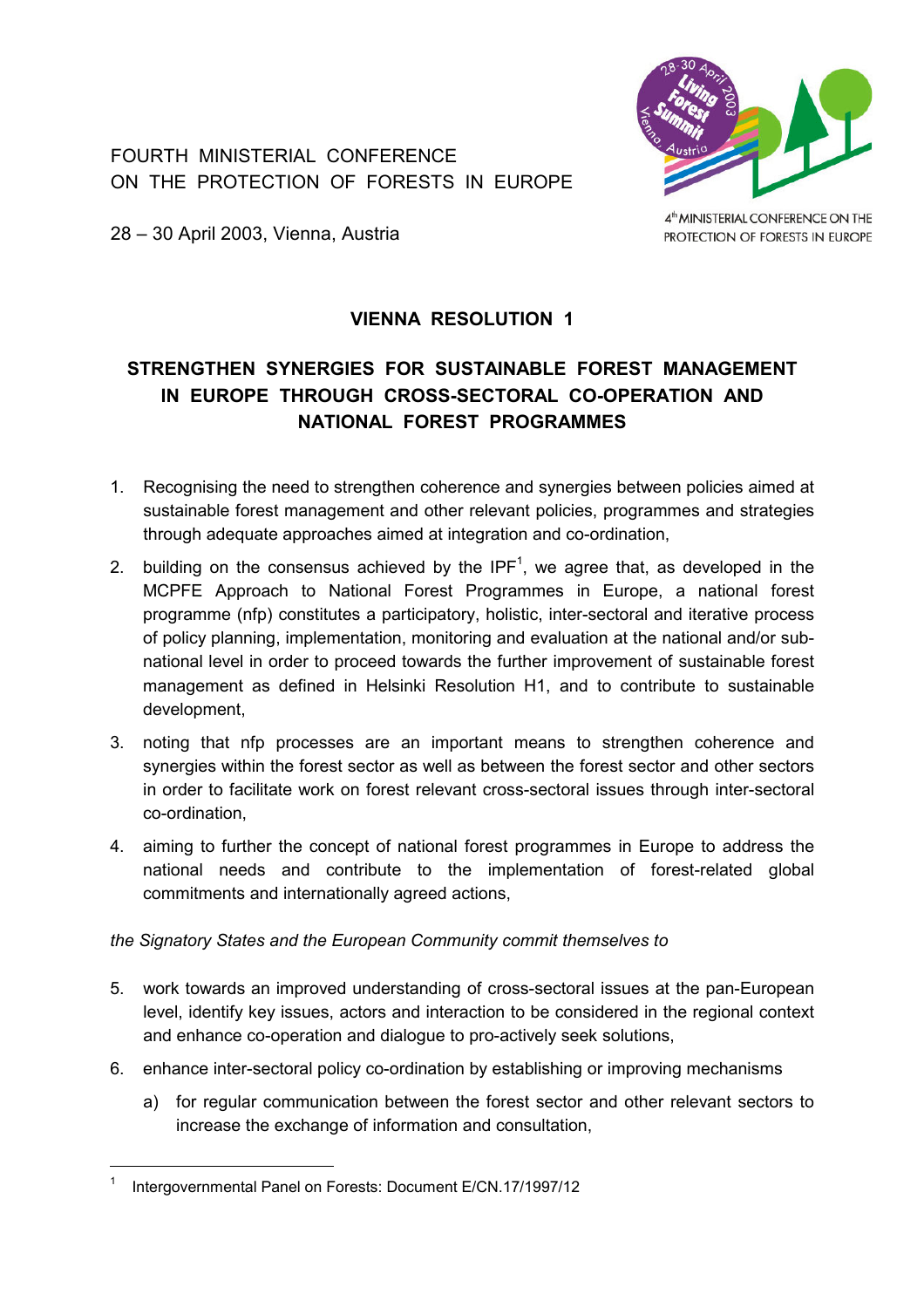- b) to strengthen collaboration with these sectors and to develop inter-sectoral agreement on common priorities,
- 7. develop and implement national forest programmes, applying, as far as possible, the MCPFE Approach to National Forest Programmes in Europe,
- 8. using nfp processes among other tools to
	- a) identify and address key cross-sectoral issues of relevance to forests and sustainable forest management,
	- b) assess gaps and inconsistencies in forest-relevant policies, programmes, strategies and legislation and take action to minimise them,
- 9. encourage the full consideration of the outcomes of nfp processes in overall national sustainable development strategies and other relevant processes and strategies,
- 10. continuously exchange country experiences gained in the nfp process, in particular the practical application of the MCPFE Approach to National Forest Programmes in Europe, and the use of criteria and indicators for sustainable forest management as a component of the nfp process,
- 11. make best use of information on mechanisms for implementation and financing of national forest programmes, of research, education as well as national and international programmes, such as the National Forest Programme Facility and PROFOR $^2$  $^2$ .

In this context the Signatory States and the European Community adopt the "MCPFE" Approach to National Forest Programmes in Europe" (Annex).

Annex:MCPFE Approach to National Forest Programmes in Europe

 $\overline{a}$ 

<span id="page-1-0"></span><sup>2</sup> Programme on Forests (hosted at the World Bank)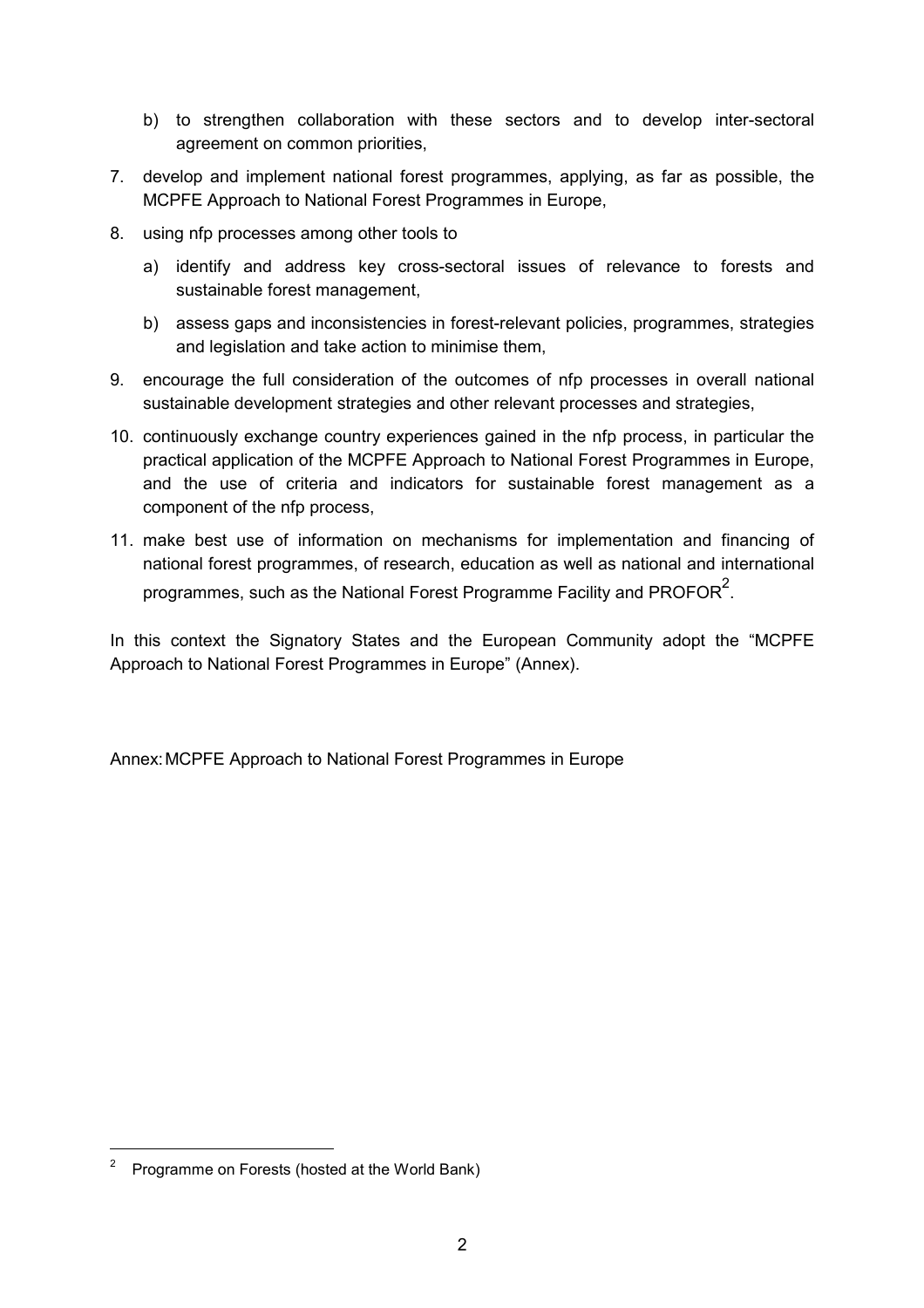## **ANNEX TO VIENNA RESOLUTION 1**

### **MCPFE APPROACH TO NATIONAL FOREST PROGRAMMES IN EUROPE**

Building on the consensus achieved on national forest programmes (nfps) by the Intergovernmental Panel on Forests (IPF) and its successor, the Intergovernmental Forum on Forests (IFF), the MCPFE shares the following MCPFE approach to national forest programmes in Europe:

ìA national forest programme constitutes a participatory, holistic, inter-sectoral and iterative process of policy planning, implementation, monitoring and evaluation at the national and/or sub-national level in order to proceed towards the further improvement of sustainable forest management as defined in Helsinki Resolution H1, and to contribute to sustainable development. It

- is based on national sovereignty and country leadership and on long-term high level political commitment,
- makes best use of existing capacities and is supportive to the development of intellectual, human and institutional capacity in the field of sustainable forest management, and is characterised by the following principles":

#### *Principles of nfps in Europe:*

- Participation
- Holistic and inter-sectoral approach
- Iterative process with long-term commitment
- Capacity building
- Consistency with national legislation and policies
- Integration with national sustainable development strategies
- Consistency with international commitments recognising synergies between international forest related initiatives and conventions
- Institutional and policy reform
- Ecosystem approach
- Partnership for implementation
- Raising awareness

The nfp process could make use of the six pan-European criteria for sustainable forest management (SFM) as a framework which encompasses the ecological, economic and socio-cultural dimensions of sustainable development.

Within the nfp process, policy issues are addressed at the national and/or sub-national level in accordance with the principles of the process as stated below. These issues are derived from various levels, ranging from local to global, and include the national and/or sub-national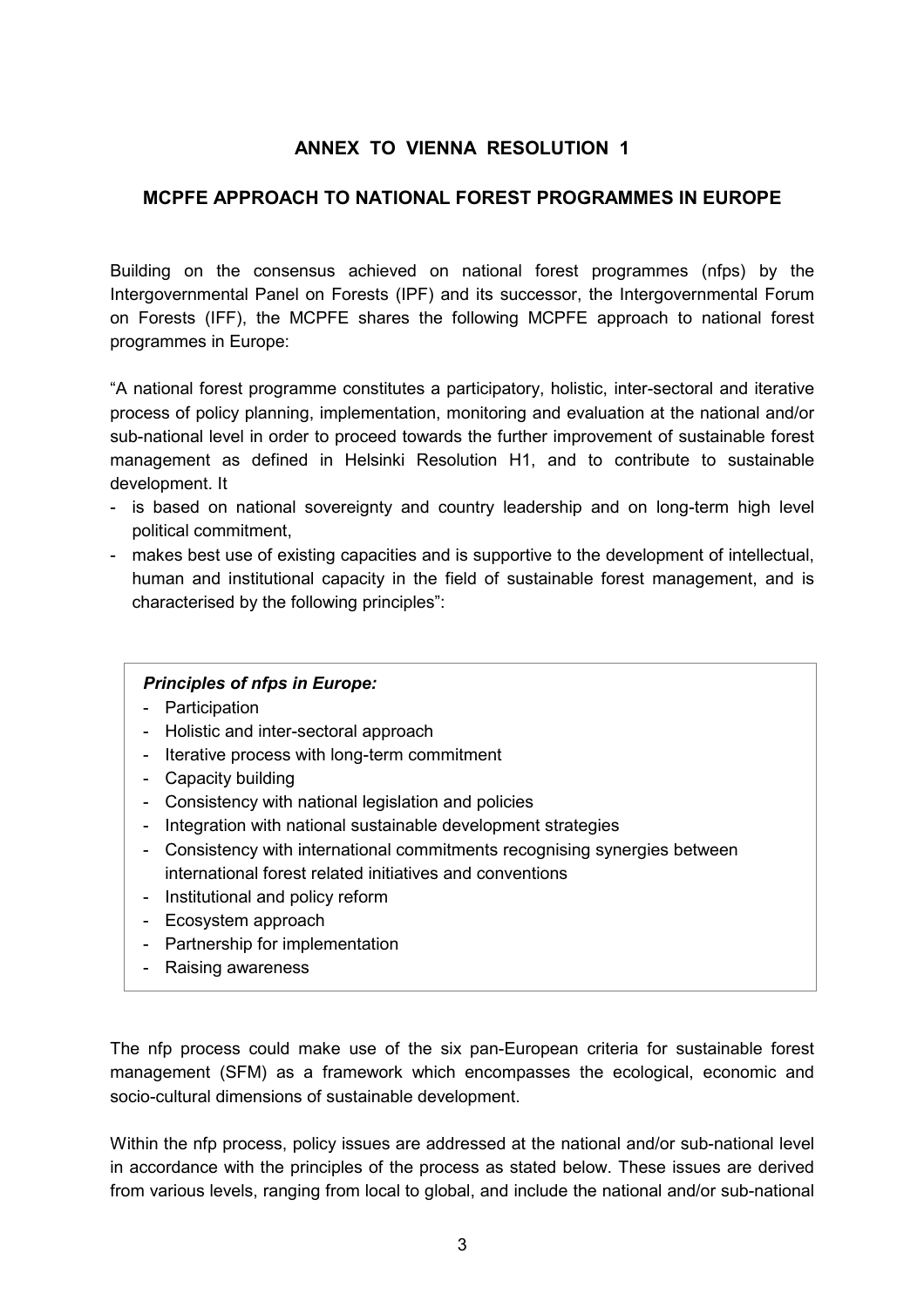implementation of relevant international forest related commitments. These include commitments made at the pan-European level and the global level, such as the outcomes of the UNFF, CBD, UNFCCC and  $CCD<sup>1</sup>$ .

As a tool to periodically monitor, assess and report on the state of and changes in SFM, criteria and indicators for SFM could constitute a component of the nfp process. They can help to evaluate the output of an nfp process with regard to SFM.

## **Principles of nfps in Europe**

The MCPFE reaffirms that all general elements and principles of national forest programmes (nfps) agreed upon by the Intergovernmental Panel on Forests are generally of relevance in the European context, given the wide scope of national backgrounds in that region.

*In the countries participating in the MCPFE process, the following principles of nfps should be considered as a basis which further specifies the global consensus in the European context.*

(The principles are not presented in any order of importance.)

# *Participation***[2](#page-3-1)**

Nfps are characterised by participation. Building on the findings of the FAO/ECE/ILO Joint Committee's Team of Specialists on Participation in Forestry (ToS) participation can be described as a "voluntary process whereby people, individually or through organised groups, can exchange information, express opinions and articulate interests, and have the potential to influence decisions or the outcome of the matter at handî. The process of participation can be characterised as a process which is inclusive with respect to interests, voluntary with respect to participation, may be a complement to legal requirements, should be fair and transparent to all participants, should be based on participants acting in good faith and sharing benefits and responsibilities, and does not guarantee  $-$  or predetermine  $-$  what the outcome will be. Sound information, inter alia derived from research, and adequate access to it is an important aspect of effective participation. Decentralisation as well as the development of human and institutional capacity constitute important aspects that are closely linked to participation.

<span id="page-3-0"></span><sup>1</sup> At the global level, these commitments notably include the outcomes of the United Nations Forum on Forests, the Intergovernmental Panel on Forests/Intergovernmental Forum on Forests process, as well as the Non-legally Binding Authoritative Statement of Principles for a Global Consensus on the Management, Conservation and Sustainable Development of All Types of Forests (Forest Principles) and chapter 11 of Agenda 21, the Convention on Biological Diversity, the United Nations Convention on Climate Change and the United Nations Convention to Combat Desertification.

<span id="page-3-1"></span><sup>2</sup> Ref. E/CN.17/1997/12, paragraphs 9, 10 as well as 17 lit.(a), (e) and (f)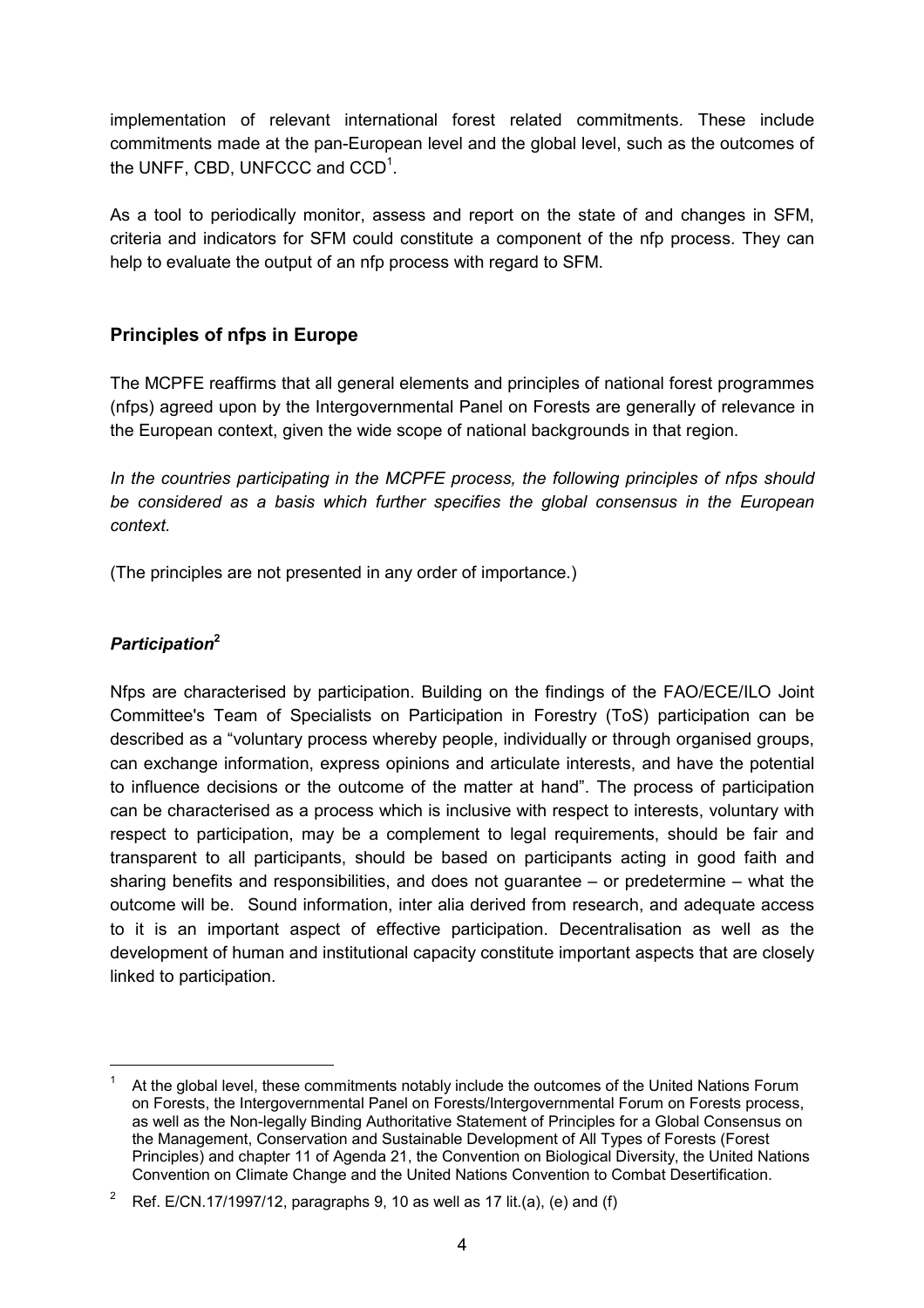The type or intensity of participation varies from deliberation/consultation to more elaborate forms of collaborative decision-making. Conflict resolution schemes should be applied as appropriate in this respect. The type or intensity of participation can be different in individual phases of the nfp process (formulation, implementation, evaluation) and at different levels (national, sub-national, local).

Furthermore, different models of participation can be applied, spanning from models involving representatives of interest groups or experts to broad public participation. The selection of appropriate models of participation, inter alia, depends on the issues addressed, the nature of the interest groups and the phase of the nfp process, and can vary according to countryís specific cultural, social and economic conditions.

### *Holistic and inter-sectoral approach***[3](#page-4-0)**

Nfps adopt a holistic and inter-sectoral approach that considers the impact of the forest sector on other sectors and the impact of other sectors on the forest sector. Nfps are a comprehensive policy framework for activities in the forest sector. They help to guide policies, strategies and programmes in other relevant sectors at national and sub-national levels, thus creating coherence and consistency of national policies and with international commitments. Raising awareness of forest sector policies and goals to other sectors, participation and developing human and institutional capacity are important aspects closely linked to this holistic and inter-sectoral approach.

Suitable co-ordination mechanisms and instruments, established at sub-national and/or national levels, will allow links to be created both horizontally with other sectors, institutions and stakeholder groups and vertically, between the different levels.

## *Iterative process with long-term commitment***[4](#page-4-1)**

Nfps are long-term iterative processes that are continuously adapted to reflect new knowledge and changes in the natural, economic and socio-political environment. To ensure consistency and continuity, nfps are based on long-term high level political commitment and long-term engagement of stakeholders.

Acknowledging the long-term nature of forests and forestry, suitable monitoring and evaluation procedures are developed, appropriate information collection systems established and appropriate evaluation periods determined. Different approaches and intervals could be chosen for evaluating general (strategic) goals and for evaluating specific targets, measures, activities and topics.

<span id="page-4-0"></span><sup>3</sup> Ref. E/CN.17/1997/12, paragraphs 8, 9, 10 as well as 17 lit.(a)

<span id="page-4-1"></span><sup>4</sup> Ref. E/CN.17/1997/12, paragraphs 10, 17 lit.(a) as well as E/CN.17/2000/14, paragraph 9 lit(e)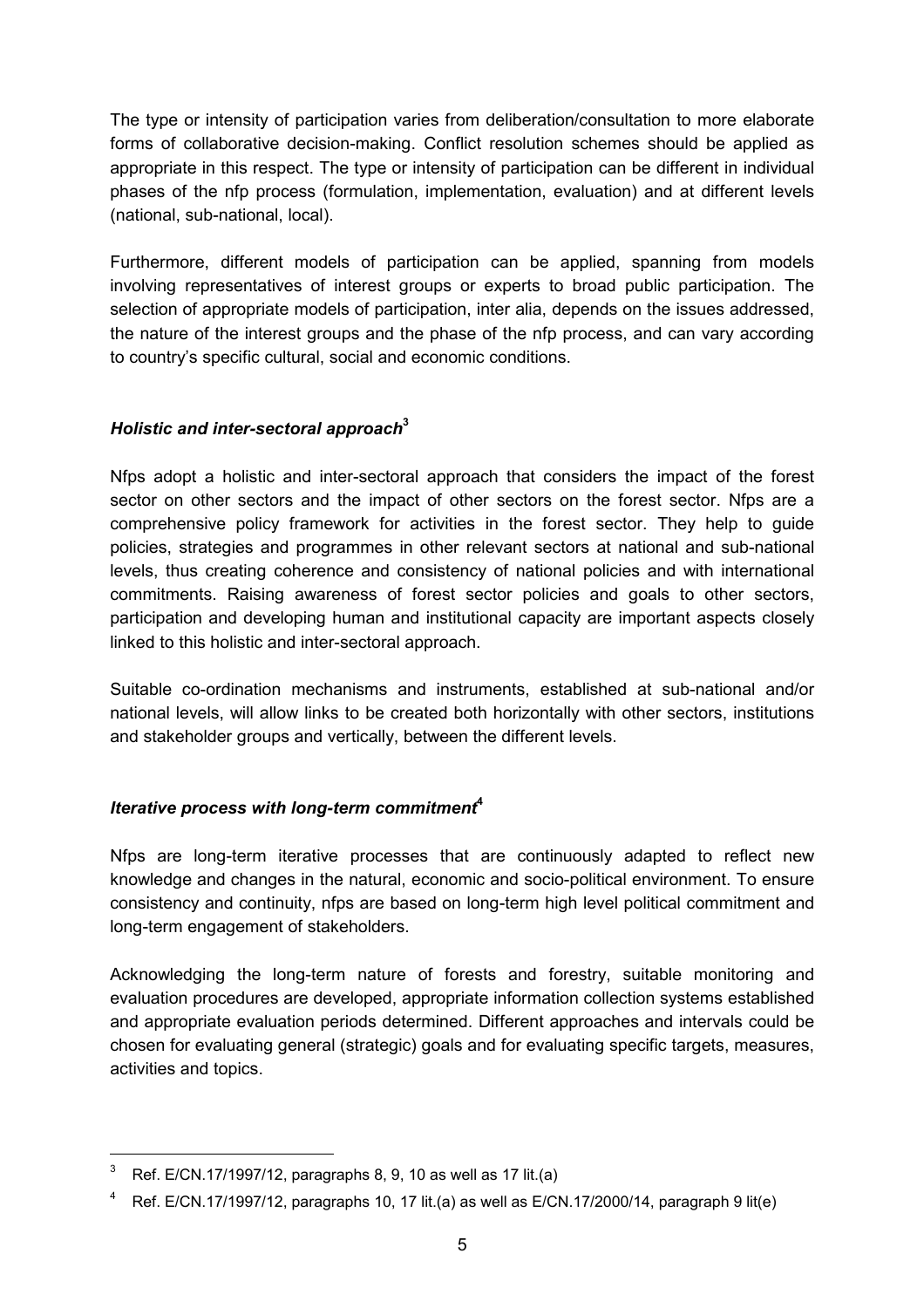Furthermore, in a holistic, inter-sectoral approach, evaluation procedures for nfps also take into account periods of other sectoral strategies, programmes or plans at national, regional and international levels touching upon forests and the forest sector.

As an instrument for monitoring, assessment and reporting on the state of sustainable forest management (SFM), national and sub-national criteria and indicators for SFM could constitute a component of an nfp. The Pan-European Criteria and Indicators for SFM are a basis for the development of national indicators $5$ [.](#page-5-0)

## *Capacity building[6](#page-5-1)*

An nfp process can profit from adequate competencies and skills of the actors involved provided that appropriate participatory models and techniques are applied. Therefore, nfps aim to further develop the intellectual, human and institutional capacity and an enabling environment for sustainable forest management. The importance of building new capacities by means of training, education and research, and making best use of existing capacities is emphasised in particular with regard to Central and Eastern European Countries.

Building capacity and knowledge at all levels also supports and facilitates a holistic and intersectoral approach.

## *Consistency with national legislation and policies*[7](#page-5-2)

Nfps reflect national and/or sub-national needs and priorities and ensure consistency with national, sub-national or local legislation, policies and strategies.

## *Integration with national sustainable development strategies*<sup>[8](#page-5-3)</sup>

In the nfp process, SFM in all its dimensions is considered in the context of overall sustainable development. Accordingly, nfps are integrated with national sustainable development strategies.

 $\overline{a}$ 

<span id="page-5-0"></span> $5$  Ref. E/CN.17/1997/12, paragraph 17 lit.(d)

<span id="page-5-1"></span><sup>6</sup> Ref. E/CN.17/1997/12, paragraphs 14, 17 lit.(g)

<span id="page-5-2"></span> $7$  Ref. E/CN.17/1997/12, paragraphs 10, 17 lit.(a)

<span id="page-5-3"></span><sup>8</sup> Ref. E/CN.17/1997/12, paragraph 10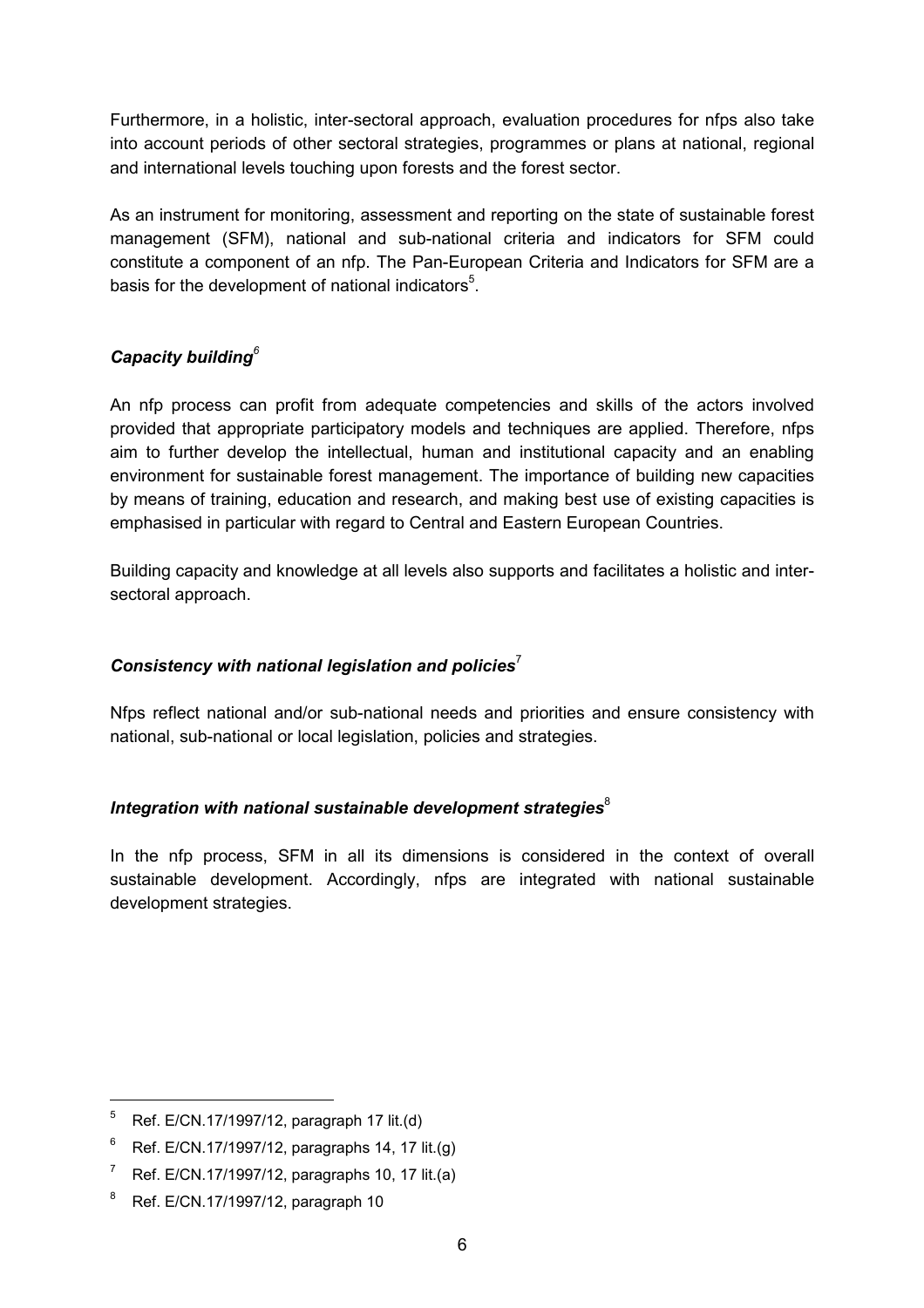### *Consistency with international commitments recognising synergies between international forest related initiatives and conventions*

Forests are addressed by various international and regional initiatives and conventions $^9$  $^9$ . Coordination needs in the framework of forest-related initiatives and conventions can be identified at three levels, the national, regional and international level. Nfps aim to strengthen consistency with and synergies between relevant initiatives and conventions in each country and identify the appropriate levels and requirements for co-operative efforts and activities.

### *Institutional and policy reform*<sup>[10](#page-6-1)</sup>

Developing suitable conditions for SFM might also require institutional and forest/non-forest policy reform, including decentralisation and issues of land tenure arrangements as well as conflict resolution schemes.

### *Ecosystem approach*<sup>[11](#page-6-2)</sup>

 $\overline{a}$ 

Developing, implementing, monitoring and evaluating national forest programmes takes into  $\frac{1}{2}$  consideration the ecosystem approach<sup>12</sup>. However, the relation between the ecosystem approach and sustainable forest management needs to be further explored, taking into account the outcome of the conceptual analysis by the CBD Secretariat.

#### **Partnership for implementation**<sup>[13](#page-6-4)</sup>

The implementation of forest policies in the framework of nfps can benefit from co-operation between governments, businesses and civil society. In order to improve the effectiveness of an nfp, it makes best use of partnerships and shared resources.

<span id="page-6-0"></span>At the global level, these forest related initiatives and conventions notably include the outcomes of the United Nations Forum on Forests, the Intergovernmental Panel on Forests/Intergovernmental Forum on Forests process, as well as the Non-legally Binding Authoritative Statement of Principles for a Global Consensus on the Management, Conservation and Sustainable Development of All Types of Forests (Forest Principles) and chapter 11 of Agenda 21, the Convention on Biological Diversity, the United Nations Convention on Climate Change and the United Nations Convention to Combat Desertification.

<span id="page-6-1"></span><sup>10</sup> Ref. E/CN.17/1997/12, paragraphs 9, 14, 17 lit.(a)

<span id="page-6-2"></span><sup>&</sup>lt;sup>11</sup> Ref. E/CN.17/1997/12, paragraph 17 lit.(a)

<span id="page-6-3"></span><sup>&</sup>lt;sup>12</sup> Compare IPF Proposal for action 17 (a) which states that the Panel "encouraged countries (...) to develop, implement, monitor and evaluate national forest programmes, taking into consideration the following: (...), ecosystem approaches that integrate the conservation of biological diversity and sustainable use of biological resources; (...)."

<span id="page-6-4"></span><sup>&</sup>lt;sup>13</sup> Ref. E/CN.17/1997/12, paragraph 17 lit.(i)